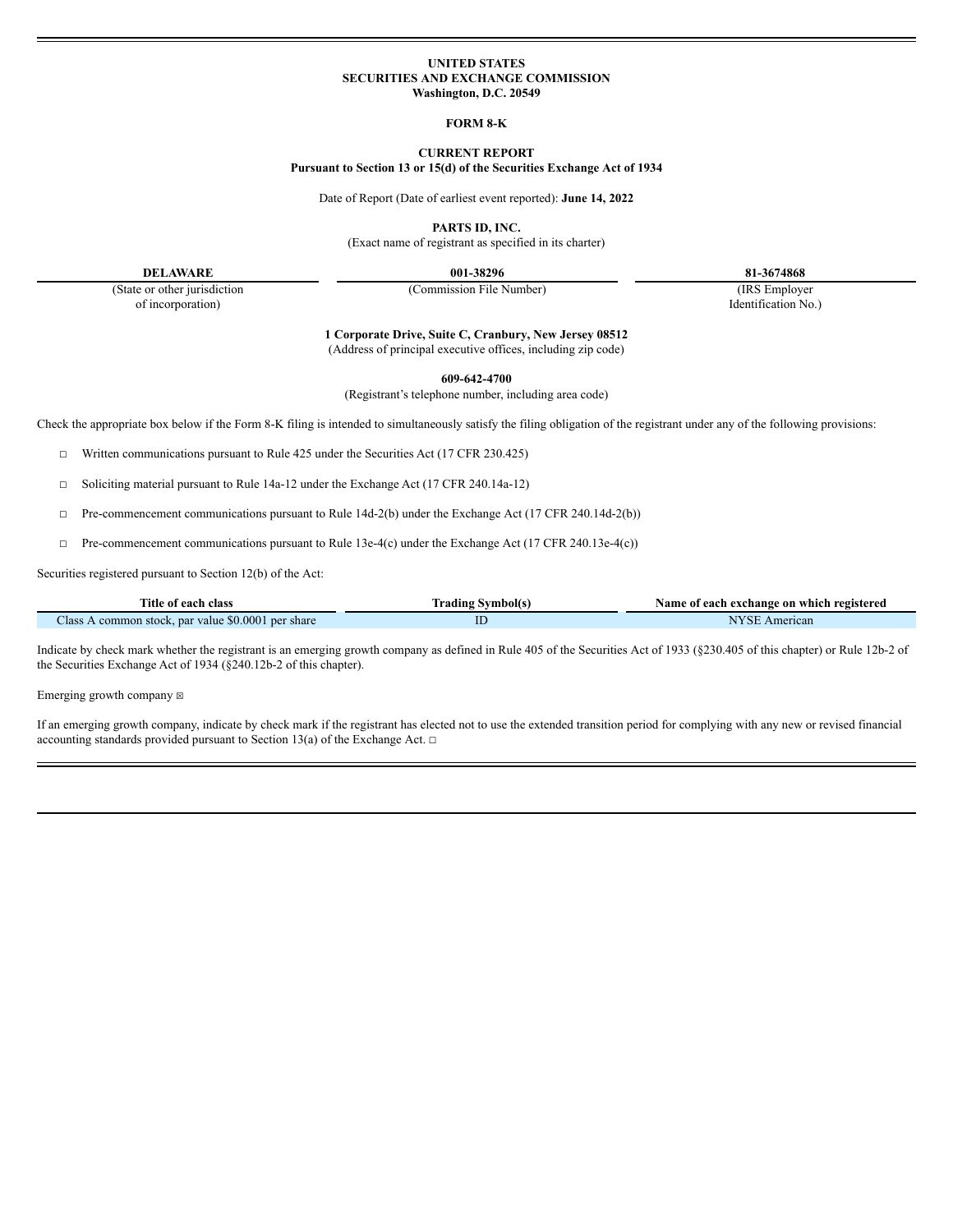### **Item 5.07. Submission of Matters to a Vote of Security Holders**

On June 14, 2022, PARTS iD, Inc. (the "Company") held its 2022 Annual Meeting of Stockholders and the Company's stockholders voted on the following matters:

## *Election of Directors*

The following nominees were elected to serve as Class I directors for a two-year term expiring at the 2024 Annual Meeting of Stockholders and until his or her successor is elected and qualified, or his or her earlier death, resignation or removal. The number of votes cast for and withheld from each nominee and the number of broker non-votes with respect to each nominee were as follows:

| Name                | Votes For  | <b>Votes Withheld</b> | <b>Broker Non-Votes</b> |
|---------------------|------------|-----------------------|-------------------------|
| Darryl T. F. McCall | 16,636,734 | 12.256.581            | ,506,762                |
| Rahul Petkar        | 16.233.800 | 12,659,515            | .506,762                |
| Ann M. Schwister    | 16,084,273 | 12,809,042            | .506,762                |

Ratification of the Appointment of WithumSmith+Brown, PC as the Company's Independent Registered Public Accounting Firm for 2022

The Company's stockholders ratified the appointment by the Audit Committee of the Company's Board of Directors of WithumSmith+Brown, PC as the Company's independent registered public accounting firm for the year ending December 31, 2022 by voting as follows:

| <b>Seainst</b> | Abstain   | <b>Broker Non-Votes</b> |
|----------------|-----------|-------------------------|
| 866,860        | 6,066,717 |                         |
|                |           |                         |
|                |           |                         |

1